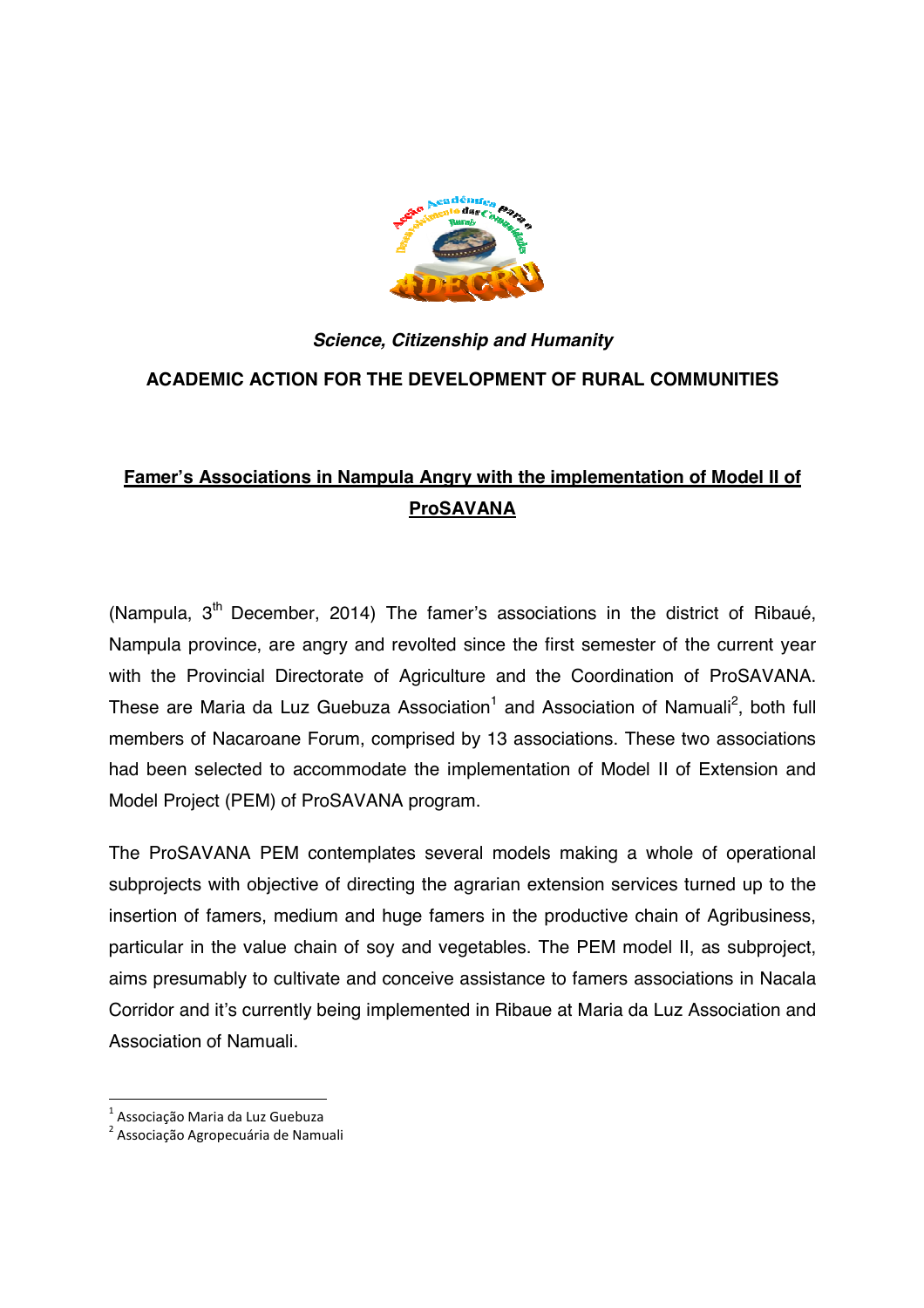ADECRU, till then, found out that the fund for PEM currently root from ProSAVANA Development Initiative Fund – PDIF, which initially operated under a packet of 750.000\$ rooted from Counterpart fund (Mikaeri Shikin) which aggregate funds from food Japanese assistance (KR) framed in the Official Development Assistance (ODA). Information collected by ADECRU discloses further that this nature of projects normally is developed under Japanese cooperation when facing polemic initiatives, where communities hang together on resistance as the case of ProSAVANA. Its implementation is aimed to seek sympathy and legitimacy of the project in the communities in order to advance with ProSAVANA afterward. As to Japan side, this strategy is been often used by the Japanese government in the development of nuclear energy, as it was the case of Fukushima.

In contact with militants of Academic Action for the Development of Rural communities (ADECRU) in Nacala Corridor, members of Maria da Luz Guebuza Association and Association of Namuali, they narrate that all started when the coordination of ProSAVANA visited the two associations in their fields with the intention of making a mobilization and propaganda of ProSAVANA project. At the occasion, the ProSAVANA team explained that this program will improve the production of small famers and promised to give motor pomp for each association to facilitate the irrigation, fertilizers, agricultural input and training if the associations accepted to work with ProSAVANA.

The initial problems emerged after handing over merely a motor pomp for both associations, although these are located in different communities (10 km from one other). Equally, the associations noticed at the occasion that the motor pomp was given in loan terms for two years (2014-2016), in what the two associations should pay 60.000MT divided equally. Furthermore, the associations received two sacks of fertilizer so that they can produce onion, without a deep knowledge of this partnership, which made the 40 active members of Maria da Luz Guebuza Association only 6 accepted ProSAVANA assistance.

"*The ProSVANA people are not serious they came with false promises, while indeed their core intention was to conduct study in our fields. We have been seeing them*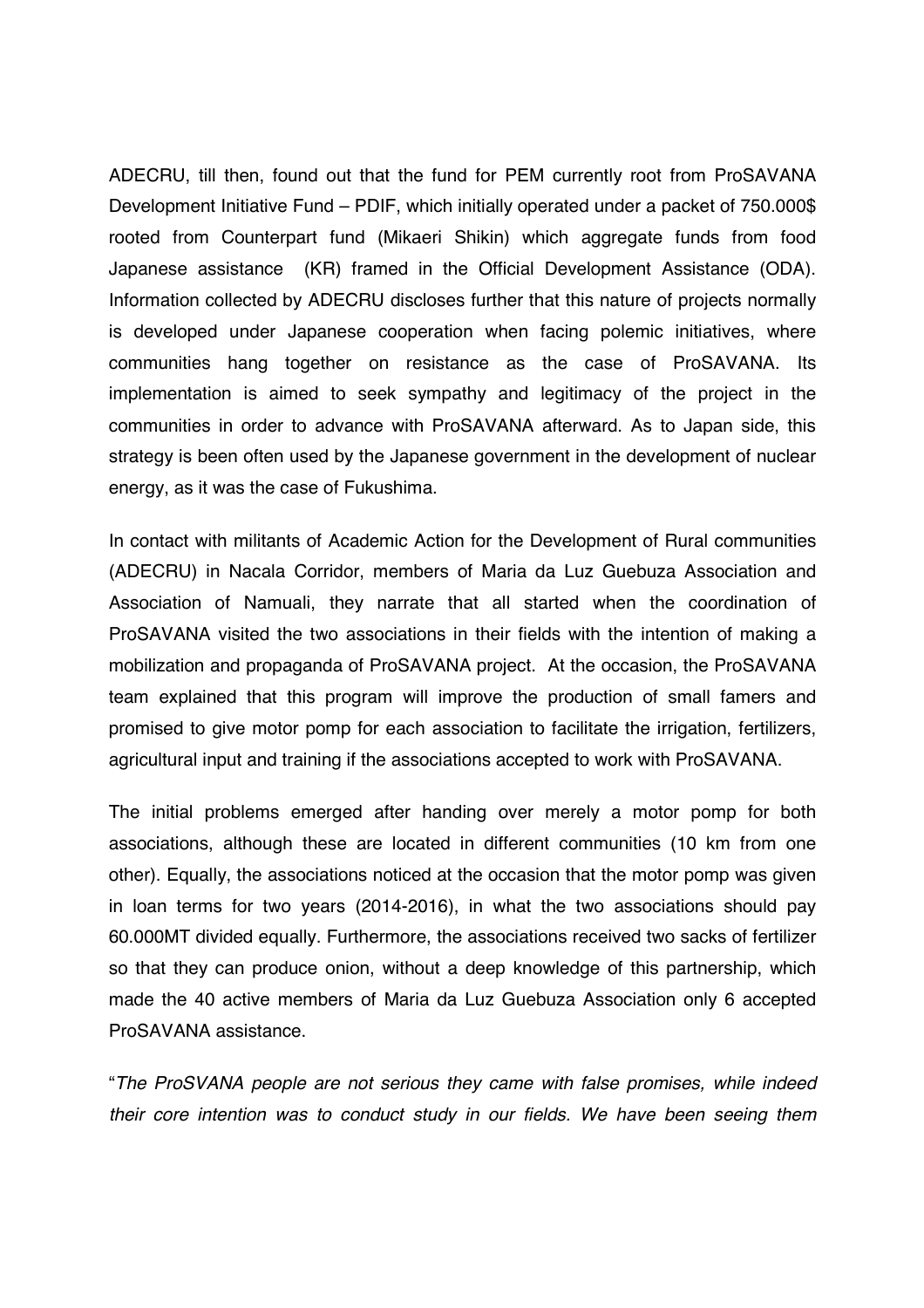*entering respectless in our fields, they draw sample of soil and water to conduct study. Now we understand that they don't want to help us, but they want to study our land," assured one of the participants.* 

The Maria da Luz Gubuza leadership members suspect that the ProSAVANA team is running experiences or conducting secret research in their field without authorization and telling the purpose of the research, "*they don't telly us anything about their plan, we merely notice stranger movements here in our fields, sometimes they come and starts measuring water, sometimes they walk around in our field drawing measures, they don't tell us what they do*", said one of the leaders.

"*We accepted to work with ProSAVANA because they promised us a motor pomp, something that we never had before. They promised to give us new technologies, prepare our land but they didn't do. If someone tells us in the presence of our government to burn this land with the argument that it will increase the productivity, we will burn it. They take advantage of our lack of knowledge and our full respect to government to make us their captive. Now we feel that we are captive and the worst is that we don't know how to get out from, we are regret by having received their motor pomp, we warn the other associations not to accept, even they come with the government representatives" said a woman, one of the famers leader.* 

Regarding to the payment of motor pomp, the two associations are reticent to the fulfilment of the given deadline as a lot of conditions such as availability of agriculture inputs, provision of extension services and access to market were not assured so that the production could flow as usually. The Association of Namuali underlines that ProSAVANA shows itself not beneficial to the farmers which mostly rely on agriculture to invest in education for their children and for the family sustainability. It alleges not to be the programme that farmers need to increase their production, increase the income and improve the quality of life, promoting sovereign food. In the voice of one of the member of Association of Namuali "*this program will just bring disgrace to us, it will take our land".*